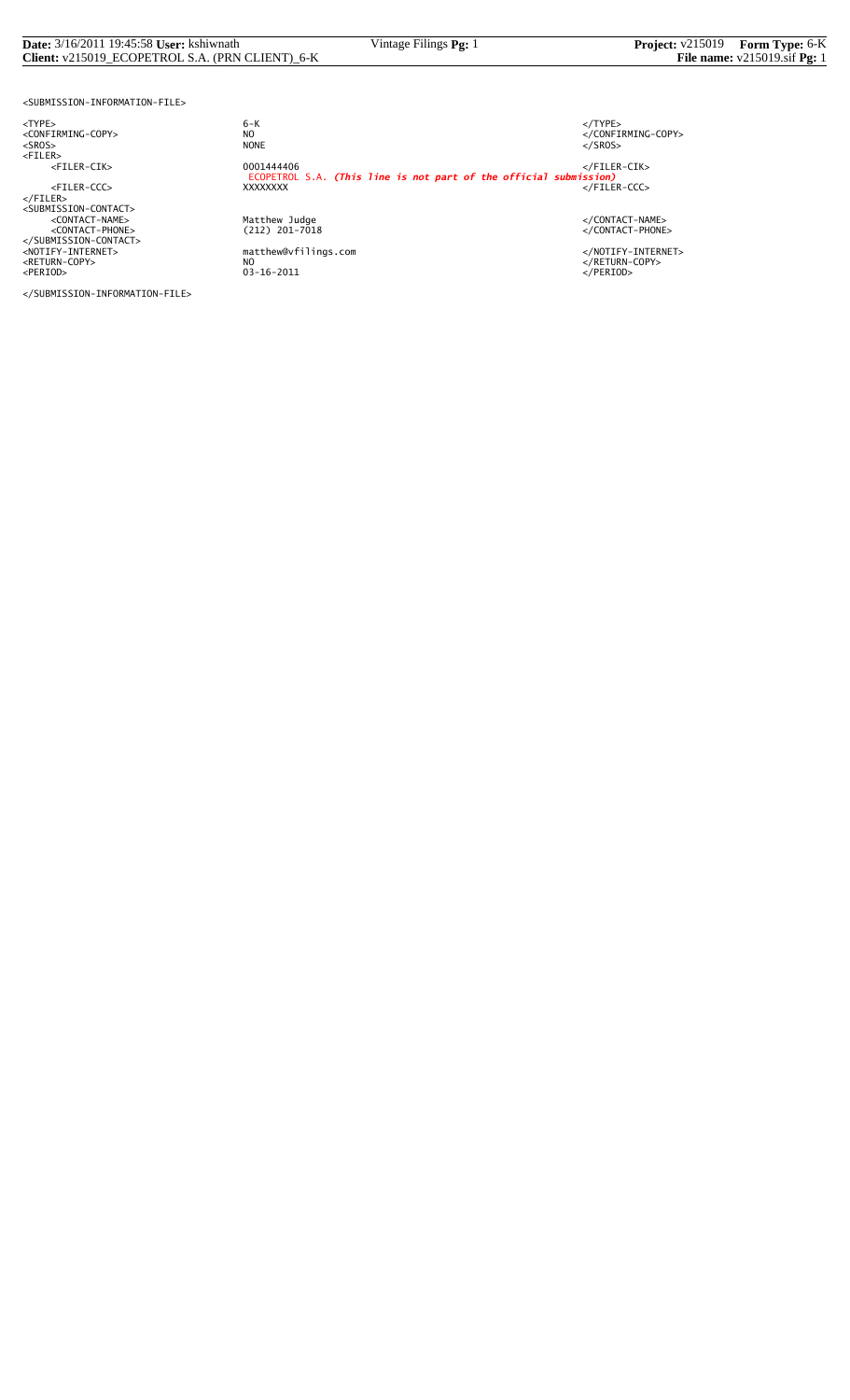## **SECURITIES AND EXCHANGE COMMISSION Washington, D.C. 20549**

 $\overline{a}$ 

 $\overline{a}$ 

 $\overline{a}$ 

 $\overline{a}$ 

## **FORM 6-K REPORT OF FOREIGN PRIVATE ISSUER PURSUANT TO RULE 13a-16 OR 15d-16 OF THE SECURITIES EXCHANGE ACT OF 1934**

March 2011

Commission File Number: 333-153452

**ECOPETROL S.A.**

*(Exact name of registrant as specified in its Charter)*  $\overline{a}$ 

> Carrera 7 No. 37 – 69 BOGOTA – COLOMBIA

*(Address of registrant's principal executive offices)*

Indicate by check mark whether the registrant files or will file annual reports under cover Form 20-F or Form 40-F.

Form 20-F  $\boxtimes$  Form 40-F  $\Box$ 

Indicate by check mark if the registrant is submitting the Form 6-K in paper as permitted by Regulation S-T Rule 101(b)(1):

 $Yes$   $\Box$  No  $\boxtimes$ 

Indicate by check mark if the registrant is submitting the Form 6-K in paper as permitted by Regulation S-T Rule 101(b)(7):

 $Yes$   $\Box$  No  $\boxtimes$ 

Indicate by check mark whether by furnishing the information contained in this Form, the registrant is also thereby furnishing the information to the Commission pursuant to Rule 12g3-2(b) under the Securities Exchange Act of 1934.

Yes □ No ⊠

If "Yes" is marked, indicate below the file number assigned to the registrant in connection with Rule  $12g3-2(b)$ : 82- $N/A$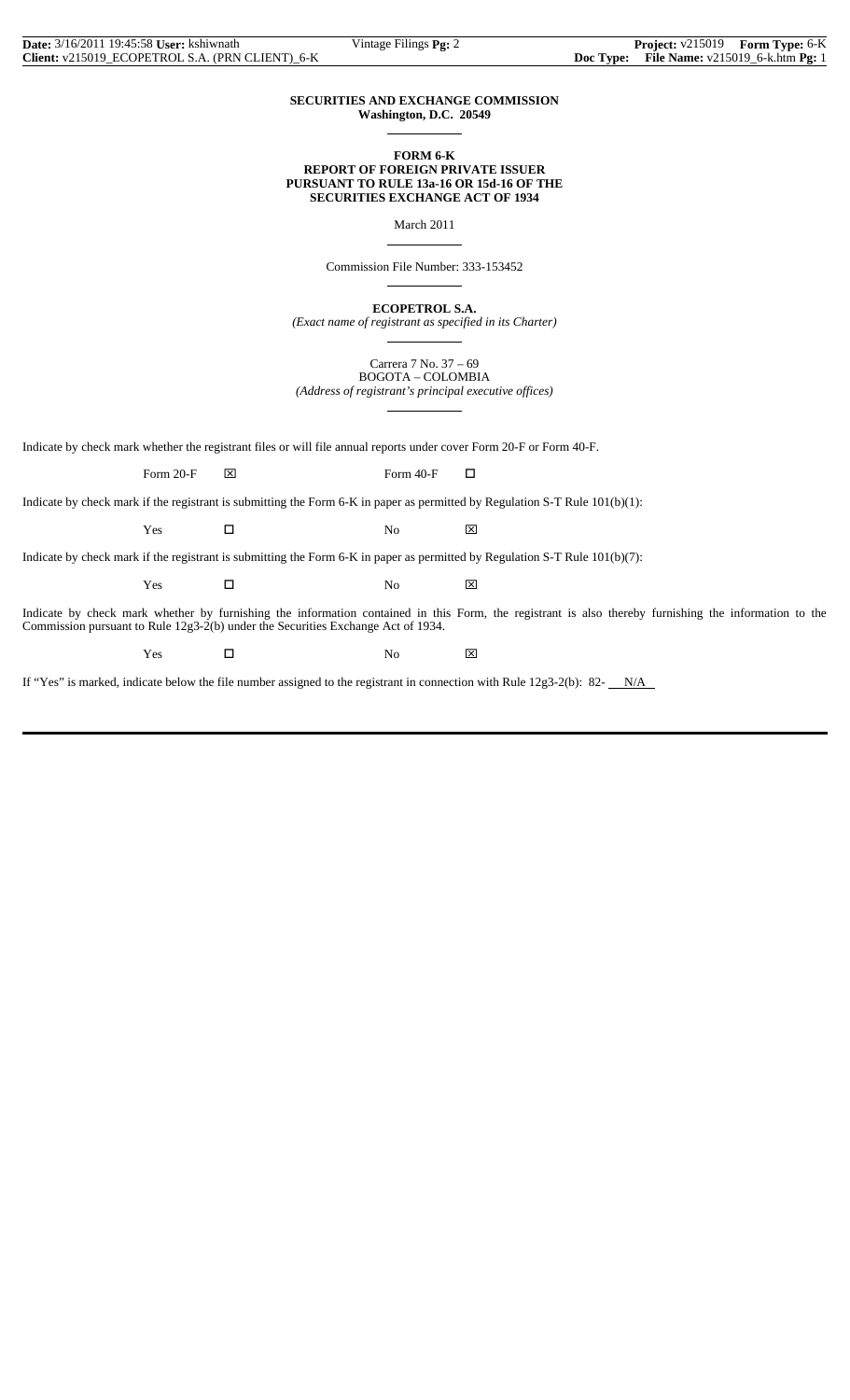## PRESS RELEASE

## **Revised Reform of By-Laws Proposal to be Presented at Ecopetrol S.A. Shareholder Meeting**

Ecopetrol S.A. (NYSE: EC; BVC: ECOPETROL; BVL: EC; TSX: ECP) informs that the Board of Directors has approved the By-Laws reform proposal that will be submitted for shareholder consideration at the next ordinary shareholders' meeting to be held on March 24, 2011.

The proposal, whose points had already been released as material information, was subsequently augmented and further refined by the Board of Directors. The text of the proposal makes reference to the following five points:

1. Corporate Purpose

- Authorize Ecopetrol, at the request of its shareholders, to support, to promote and to manage democratization programs and related stock sales, in accordance with applicable regulations (Number 13 of Article 4).
- 2. Duties of the Board of Directors:
	- Clarification providing for the Board of Directors to authorize the Chief Executive Officer of Ecopetrol to approve all documents related to the issuance and placement of shares and bonds (Number 12 of Article 26).
- Authorize the Board of Directors to regulate the support, promotion and management of Ecopetrol's stock democratization programs requested by its shareholders, as well as authorize the Chief Executive Officer to implement and to execute all necessary proceedings for carrying out such programs (Number 28 of Article 26).
- 3. Board of Director Committees:
	- Update rules of the Board of Directors´ committees so they remain consistent with the latest version of regulations for these governance entities (Article 27).

ENERGÍA PARA EL **FUTURO** 

Dirección de Relacionamiento con el Inversionista Tel: 2345190 – Fax: 2345648 investors@ecopetrol.com.co www.ecopetrol.com.co

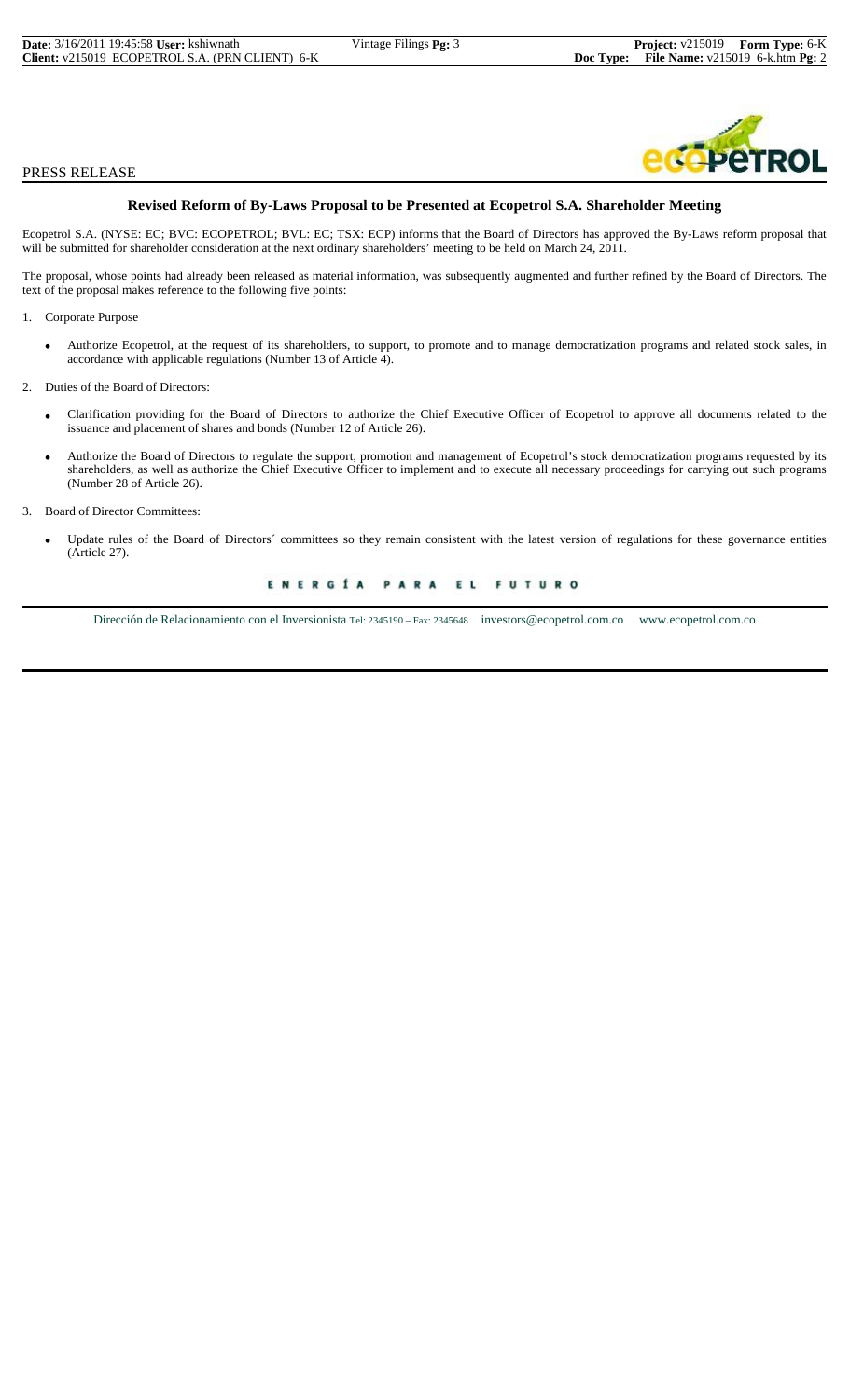| <b>Date:</b> 3/16/2011 19:45:58 User: kshiwnath | Vintage Filings Pg: 4 | <b>Project:</b> v215019 Form Type: 6-K        |  |
|-------------------------------------------------|-----------------------|-----------------------------------------------|--|
| Client: v215019 ECOPETROL S.A. (PRN CLIENT) 6-K |                       | Doc Type: File Name: $v215019_6$ -k.htm Pg: 3 |  |

- 4. Statutory Audit:
	- Expand the guidelines on rotation of the Statutory Audit firm (Article 35).
- 5. Temporary Provision:
	- Elimination of a temporary provision that was only in effect until the 2008 Assembly (Article 52).

Each point can be examined in greater detail, including the current text and the proposed reform, at our website (www.ecopetrol.com.co).

## **Bogota, Colombia, March 16, 2011**

*Ecopetrol is Colombia's largest integrated oil & gas company, where it accounts for 60% of total production. It is one of the top 50 oil companies in the world and the fourth largest oil company in Latin America. The Company is also involved in exploration and production activities in Brazil, Peru and the United States Gulf Coast, and owns the main refineries in Colombia, most of the network of oil and multiple purpose pipelines in the country, petrochemical plants, and it is entering into the biofuels business.*

*This release contains forward-looking statements relating to the prospects of the business, estimates for operating and financial results, and those related to growth prospects of Ecopetrol. These are merely projections and, as such, are based exclusively on the expectations of management concerning the future of the business and its continued access to capital to fund the Company's business plan. Such forward-looking statements depend, substantially, on changes in market conditions, government regulations, competitive pressures, the performance of the Colombian economy and the industry, among other factors; therefore, they are subject to change without prior notice.*

## **Contact us for any additional information:**

**Investor Relations Alejandro Giraldo** Phone: +571-234-5190 Email: investors@ecopetrol.com.co

**Media Relations (Colombia) Mauricio Téllez** Phone: + 571-2345377 Fax: +571-2344480 Email: mtellez@ecopetrol.com.co

Website: www.ecopetrol.com.co

ENERGÍA PARA EL **FUTURO** 

Dirección de Relacionamiento con el Inversionista Tel: 2345190 – Fax: 2345648 investors@ecopetrol.com.co www.ecopetrol.com.co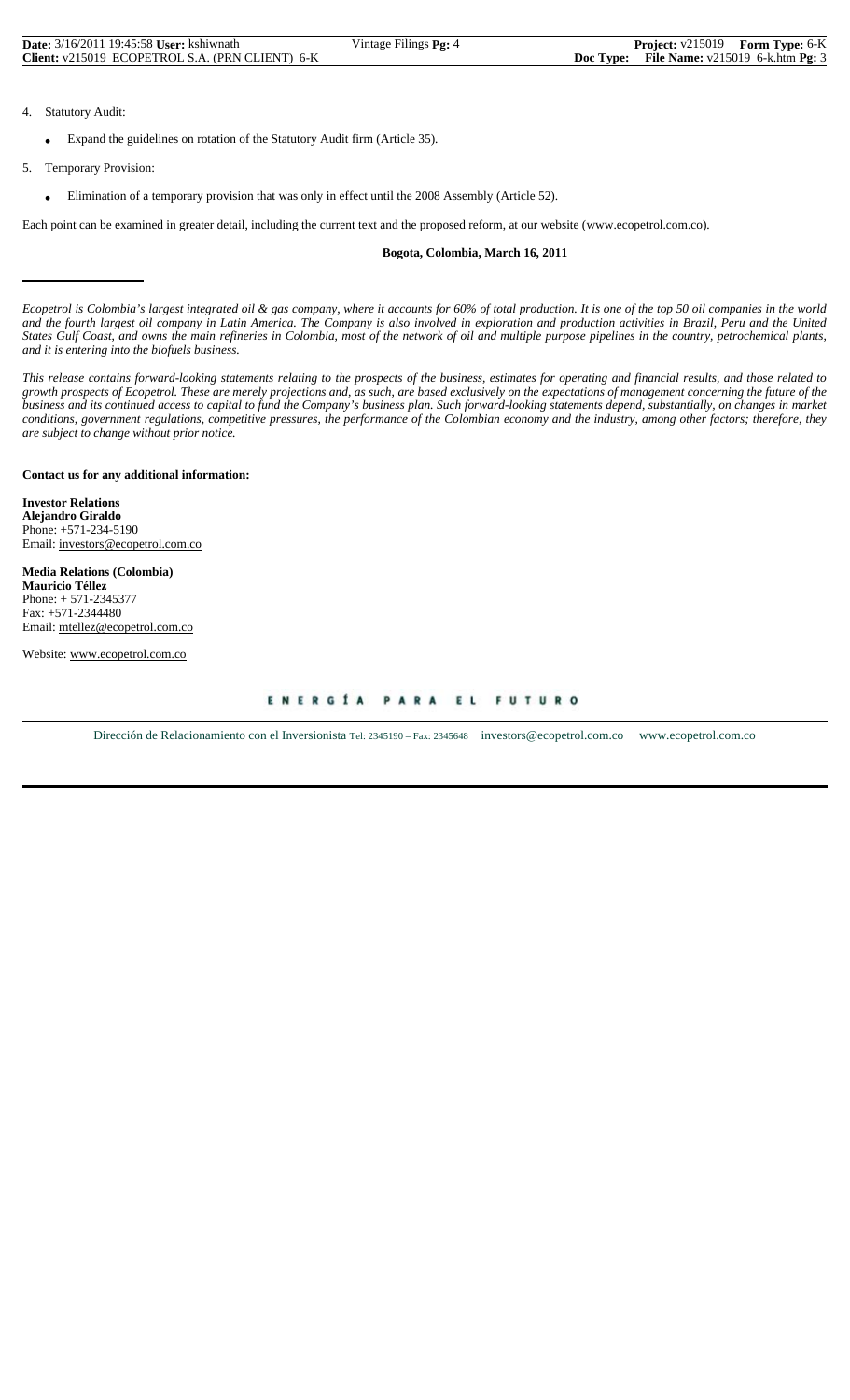| <b>Date:</b> 3/16/2011 19:45:58 User: kshiwnath | Vintage Filings Pg: 5 | <b>Project:</b> v215019 Form Type: 6-K        |  |
|-------------------------------------------------|-----------------------|-----------------------------------------------|--|
| Client: v215019 ECOPETROL S.A. (PRN CLIENT) 6-K |                       | Doc Type: File Name: $v215019_6$ -k.htm Pg: 4 |  |

## SIGNATURE

Pursuant to the requirements of the Securities Exchange Act of 1934, the Registrant has duly caused this report to be signed on its behalf by the undersigned, thereto duly authorized.

Date: March 16, 2011

Ecopetrol S.A.

By: /s/ Adriana M. Echeverri

 Name: Adriana M. Echeverri Title: Chief Financial Officer